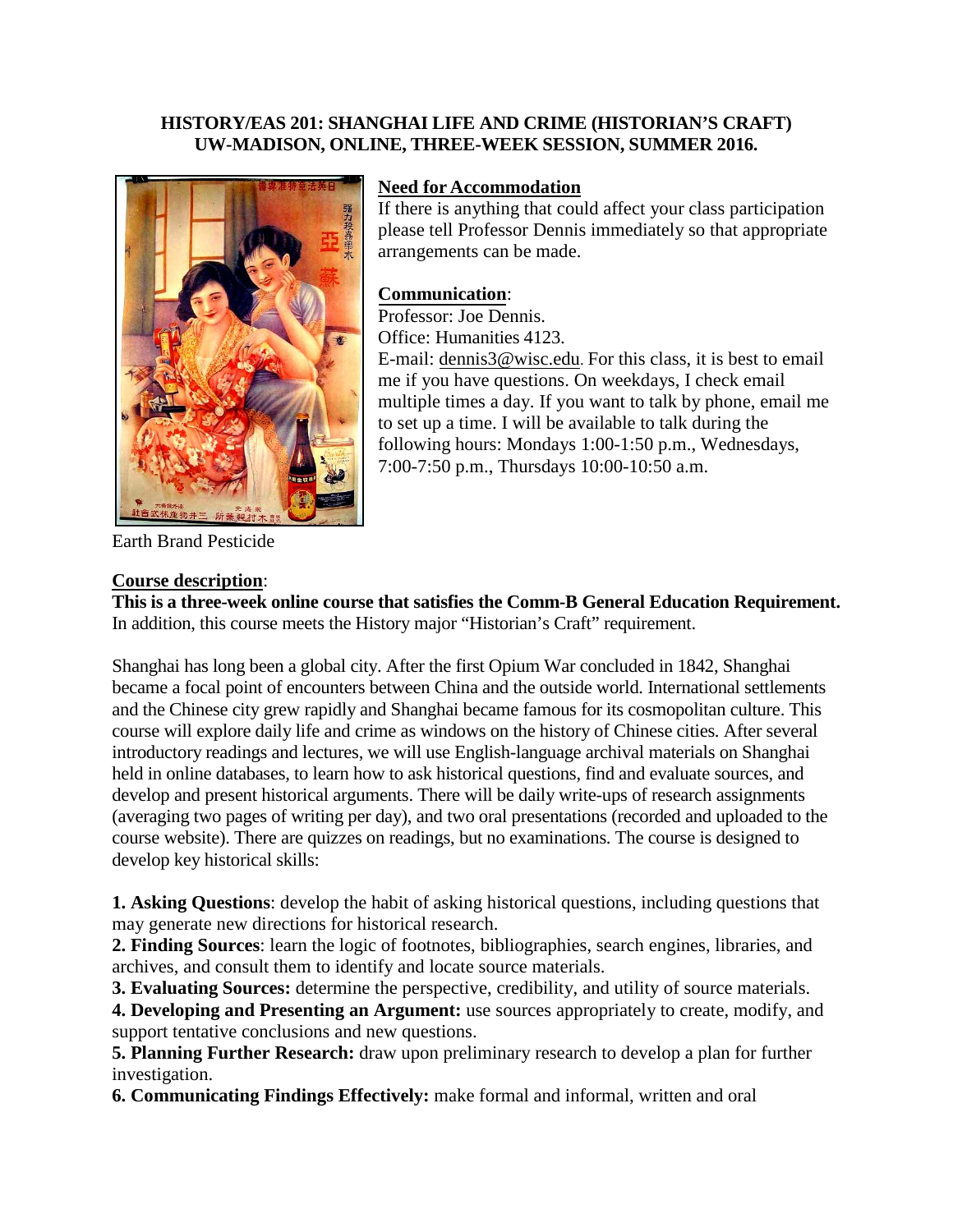presentations tailored to specific audiences.

No Chinese language skills are necessary, however, if you can read Chinese and wish to use Chinese sources, Professor Dennis is happy to direct you to them.

# **Readings**

All readings for the course will be available on the Learn@UW class website or online through the UW Library homepage. There are no books to buy.

# **Quizzes**

Online quizzes follow assigned readings. They are mostly multiple choice, and occasionally true/false. If you get at least 50% on the first try, you can review the reading and take the quiz again a second time. If you get at least 70% on the second try, you can take it a third time. The "Five Treaty Ports" quiz can be taken unlimited times. You get to keep you highest score.

# **Schedule**

There are fifteen class days and each day has a set of assignments that is equivalent to a week of work during the semester. A way to think of this is that you are getting one credit per week, the same as a full-time load of fifteen credits over a fifteen-week semester. You can work ahead if you want, but try not to get behind. It will probably take much of the day (or night) to complete the day's assignments even if you are efficient. **Note: You must do the assignments in the order listed below!** 

### **Finding the Course Materials**

The daily assignments are on Learn@UW under the "materials" drop-down menu, "content" link, "lessons" folder. They are arranged by day, with both .pdf and .docx versions for most lessons. Readings are .pdf files. Lectures are PowerPoints with audio in MP3 format.

### **Part One: Background**

Day One. Basic Background on Chinese Language, Geography, and History.

1. Open the PowerPoint "Welcome to the class" and listen to the audio lecture as you go through the slides (click on the sound icon on the slide).

2. Fill out "Day 1 Student background sheet" and upload it to the Dropbox "Day 1 Student background sheet" folder on Learn@UW.

3. Introduce yourself to your "Small Group." Check to see who is in your group by going to the "Small Group List of Students" in the "Content" section of Learn@UW. Then click on the "Classlist" link under the "Communication" tab. Check the boxes of your group members and click on "Email." Write a paragraph about yourself.

4. Open the PowerPoints "Basic Background" (parts 1 and 2) and listen to the audio lectures as you go through the slides. I have broken lecture this into two parts to reduce the file size and thus the download time. If anyone has trouble downloading, let me know and I can separate the lecture into even smaller files.

5. Watch the documentary film: *China: A Century of Revolution 1911-1949*, *Part 1*.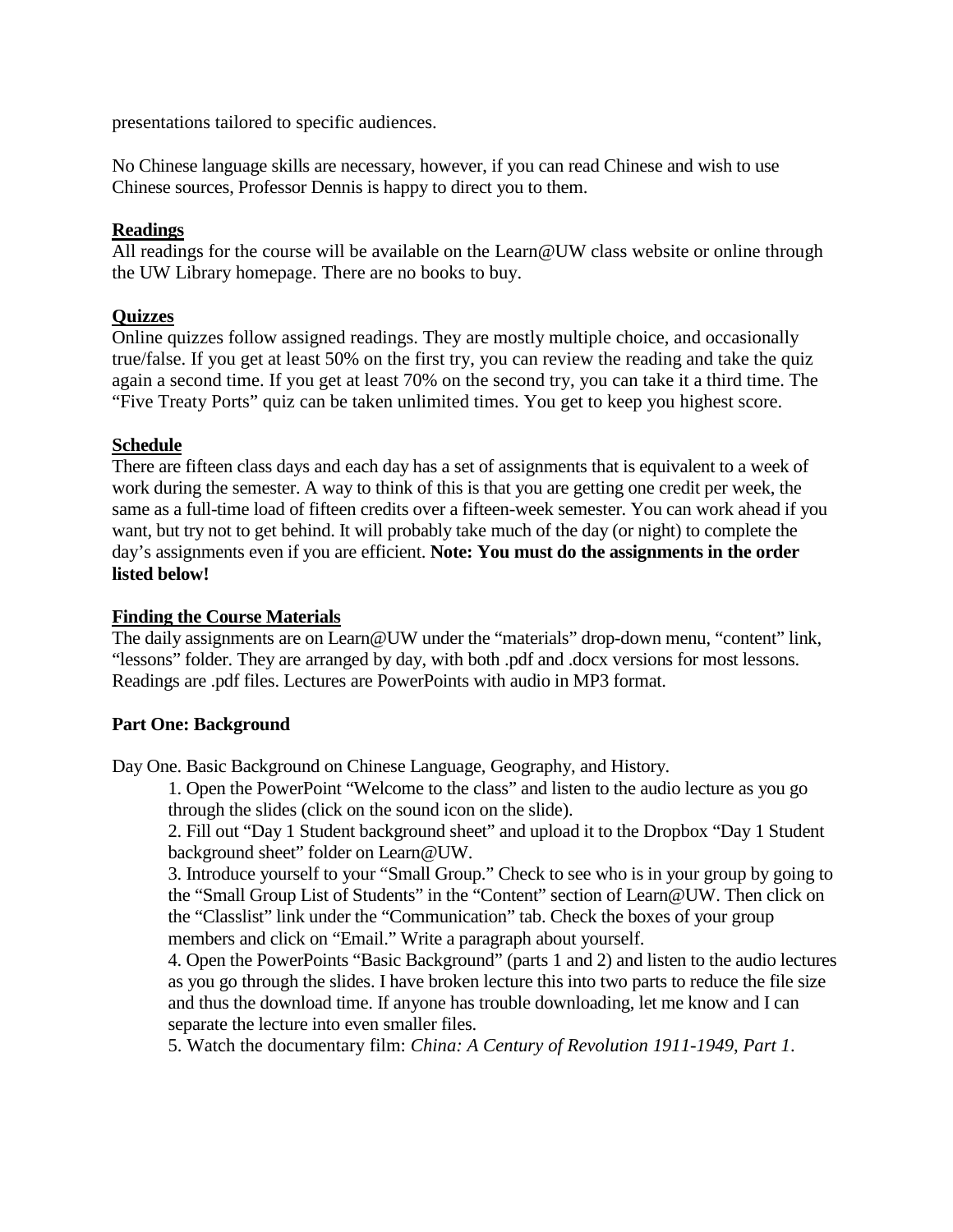It is on YouTube

[https://www.youtube.com/watch?v=m7C40M9GM3k&list=PLO\\_sLtxST1N1nNNe2gPttoX](https://www.youtube.com/watch?v=m7C40M9GM3k&list=PLO_sLtxST1N1nNNe2gPttoX1DrjsUbSAV) [1DrjsUbSAV](https://www.youtube.com/watch?v=m7C40M9GM3k&list=PLO_sLtxST1N1nNNe2gPttoX1DrjsUbSAV) (there are physical copies in the UW campus libraries if you are in Madison).

6. Take: "Quiz on Basic Background and *China: A Century of Revolution*."

7. Read: "Said, brief intro."

8. Take: "Quiz on Said, brief intro."

9. Think about how Professor Said's ideas might be relevant to our study of Shanghai, write up your thoughts following the prompt, "Day 1 Response to Said, Orientalism," and upload your paper to the Dropbox, "Day 1 Response to Said Orientalism" folder.

Day Two. Development of Shanghai and the Treaty Ports.

1. Read "Shanghai's origins, intro to Wasserstrom."

2. Take: "Quiz on Shanghai's origins, Wasserstrom."

3. Read: "*Beyond the Neon Lights* pages 1-66, intro and Chapter 1."

4. Take: "Quiz on *Beyond the Neon Lights* pages 1-66."

5. Listen to the audio and study the two slides on the "First Five Treaty Ports Exercise."

6. Take: "Quiz on Five Treaty Ports."

7. Read: "Treaty of Nanjing."

8. Write: One paragraph about what you think are the most important or interesting points raised in the Treaty of Nanjing, and what questions it raises in your mind. Upload to Dropbox, "Day 2, Paragraph on Treaty of Nanjing" folder.

Day Three. Communism and Historical Questions.

1. Read: "Marxism, a brief introduction," pp. 9-13.

2. Read: "Meisner, Communism," pp. 10-51.

3. Open the PowerPoint "Rise of Communism" and listen to the audio lecture as you go through the slides.

4. Take: "Quiz on Marxist Theory and Meisner on Communism."

5. Read: The first section of "Suggestions for Writing a History Paper" ("Choosing a Topic: Asking a Question").

6. Read: "The Chinese Church and the New Industrial System."

7. Do: "Day 3 Worksheet on 'The Chinese Church and the New Industrial System'" and upload it to Dropbox, "Day 3 Worksheet on 'The Chinese Church and the New Industrial System" folder.

# **Part Two: Daily Life in Shanghai**

Day Four. Daily Life in Shanghai.

1. Read BTNL, pp. 67-105.

2. Take: "Quiz on BTNL, pp. 67-105."

3. Read: "North China Herald Origins, Wasserstrom."

4. Take: "Quiz on North China Herald Origins Wasserstrom."

5. Do: Research and writing exercise: "Day 4 Assignment, Newspapers." Upload your

worksheet and writing to Dropbox, "Day 4 Assignment Newspapers" folder.

6. Study this page on Boolean searching:

<http://libguides.uwc.edu/c.php?g=64017&p=412969>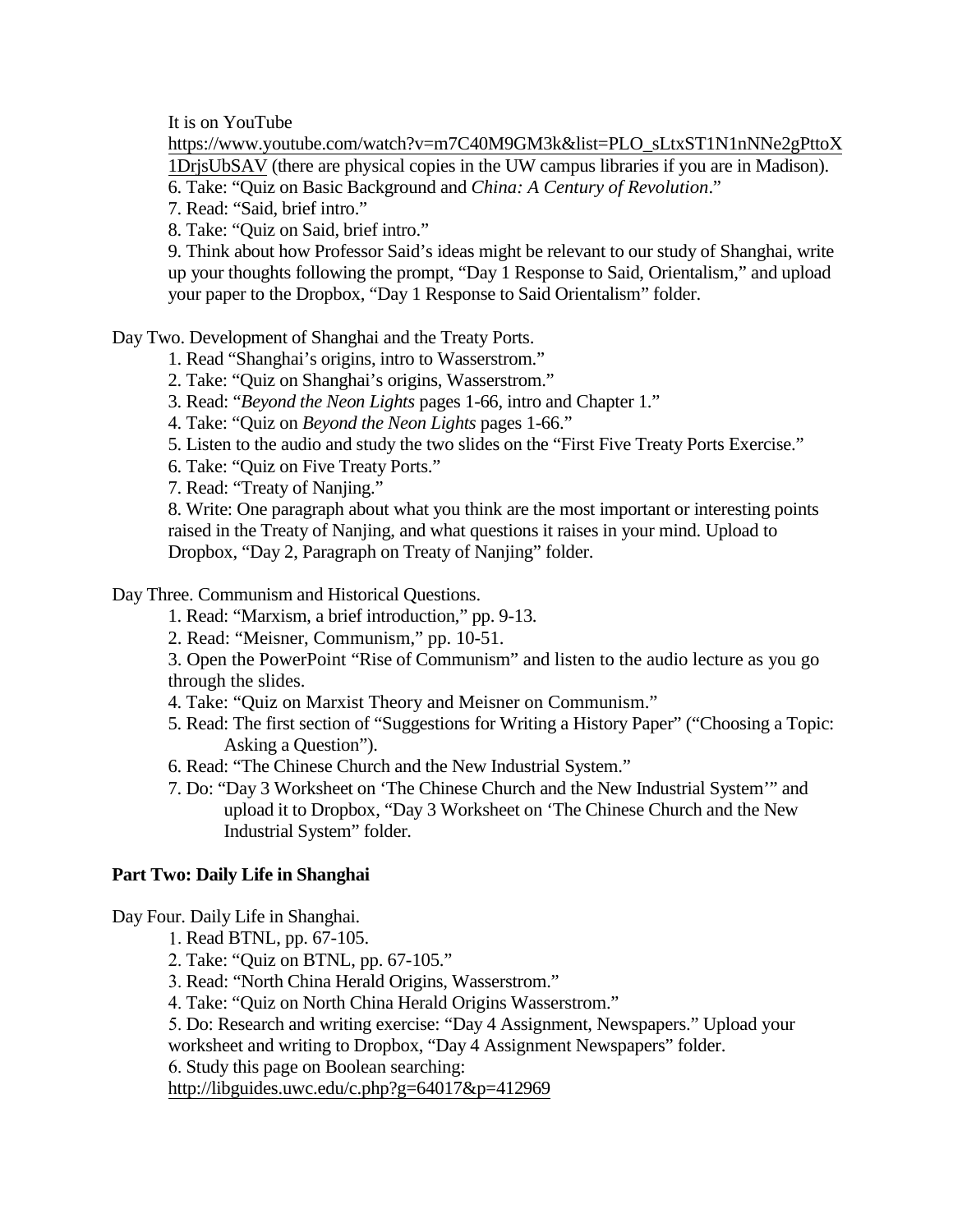7. Take: "Quiz on Boolean Searching."

Day Five. Education Part 1.

1. Read Li Hongshan, *U.S.-China Educational Exchange: State, Society, and Intercultural Relations, 1905-1950* (follow the instructions on "Day 5 Assignment. Education Part 1: Chinese students at UW-Madison in the early 1900s" to find this reading online). 2. Take "Qinghua Quiz."

Do: Research and writing exercise: "Day 5 Assignment. Education Part 1: Chinese students at UW-Madison in the early 1900s." Be sure to upload your 1) filled-in worksheet, 2) your data table, and 3) your write-up on the lives of Chinese students at UW in the early 1900s.

Day Six. Education Part 2.

Research and writing exercise: "Day 6 Assignment, UW alums working in China in the early 1900s." Upload your filled-in worksheet. You can write the assigned paragraphs directly onto the worksheet or in a separate file.

Day Seven. Religion.

1. Read: ["Buddhism and Daoism in Chinese civilization Tim Barrett.](https://uwmad.courses.wisconsin.edu/d2l/le/content/3318463/viewContent/20221301/View)" Open the Powerpoint "Buddhism and Daoism" and listen to the audio lecture as you go through the slides.

2. Take: "Quiz on Buddhism and Daoism."

3. Read: "Christianity in China up to 1900."

4. Take: "Quiz on Christianity in China."

5. Do: "Day 7 Assignment, Religion," database exercise and put both the worksheet and 1-2 page write-up in Dropbox, "Day 7 Assignment, Religion" folder.

### **Part Three: Law and Crime in Shanghai**

Day 8. The legal system in late Qing and Republican periods.

1. Open the PowerPoint "Development of the Chinese Legal System" and listen to the audio lecture as you go through it.

2. Take "Quiz on Development of the Chinese Legal System"

3. Read "Criminal Abortion in China."

4. Do: "Day 8 Worksheet on Criminal Abortion in China." Upload to Dropbox, "Day 8 Worksheet on Criminal Abortion in China" folder.

5. Open the PowerPoint "Chinese Court System and Administration of Justice in Republican China" and listen to the audio lecture as you go through it.

6. Take: "Quiz on Chinese Court System and Administration of Justice in Republican China"

7. Read: "U.S. v. Moore, Adultery case from U.S. District Court for China"

8. Do: "Day 8, Worksheet for U.S. v. Moore, Adultery case from U.S. District Court for China." Upload it to Dropbox, "Day 8 Worksheet for U.S. v. Moore, Adultery case" folder.

9. Do: "Day 8 Research and Writing Exercise": Upload it to Dropbox, "Day 8 Research and Writing Exercise" folder.

Day 9. Crime, Part 1: Prostitution.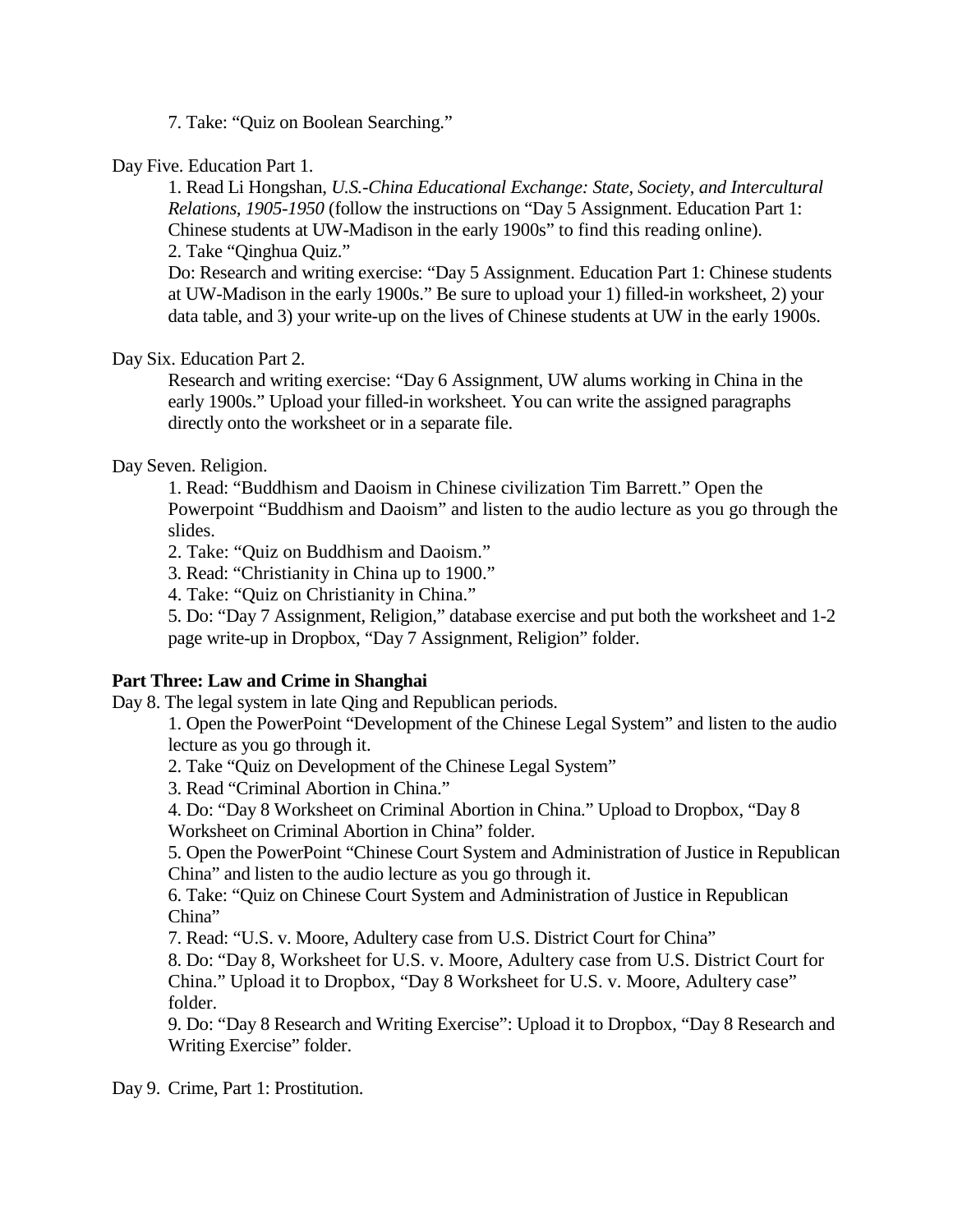- 1. Read: Hershatter, "Courtesans and Streetwalkers: The Changing Discourses of Shanghai Prostitution"
- 2. Take: "Quiz on Courtesans and Streetwalkers."
- 3. Read: "Bourdieu, Brief Intro."
- 4. Do: "Day 9 Bourdieu, Brief Intro Worksheet."
- 5. Do: "Day 9 Historical Argumentation Practice." Upload it to Dropbox, "Day 9 Historical Argumentation Practice" folder.
- 6. Do: "Day 9 Research Exercise." Upload it to Dropbox, "Day 9 Research Exercise" folder.

Day 10. Crime Part 2. Drugs, Gambling, etc.

- 1. Read: Wakeman, "Licensing Leisure: The Chinese Nationalists' Attempt to Regulate Shanghai, 1927-49." Find and download this article from JSTOR, through the UW Library Database page.
- 2. Take "Quiz on Wakeman."

3. Do: "Day 10 Research and Writing Exercise." Upload it to Dropbox, "Day 10 Research and Writing Exercise" folder.

### **Part Four: Final Project**

Day 11. Final project primary source research.

**The Day 11 assignment is due on Monday, June 6 at 11:59 p.m.!** It is important that you finish on time so that Professor Dennis can listen to your presentation and give you timely feedback.

1. Pick a topic for your final project (a three-minute oral presentation), from the following list:

a. A history of Chinese students at UW. The focus could be on one individual, a particular subset such as "women," "athletes," or "engineers"; policies, daily life, social or political groups, clubs, etc.

b. A history of UW alumni who worked or lived in China in the 1800s and 1900s. The focus could be on one individual, a particular subset such as "professors," "businesspeople," "government officials," their daily lives, impact on China or Wisconsin, etc.

c. A study of some type of criminality in Shanghai: prostitution, gambling, drugs, in the late 1800s to early 1900s.

d. A study of one or more court cases and what they reveal about life in Shanghai in the late 1800s to early 1900s.

e. A history of a particular kind of work in Shanghai in the late 1800s to early 1900s. f. A study of religious activity in Shanghai in the late 1800s to early 1900s.

### **Because time is so tight, I strongly suggest picking a topic for which you have already found at least a few good sources during the last two weeks.**

2. Conduct primary source research for your final project as directed in "Day 11, Final Project Primary Sources Worksheet." Upload completed worksheet to Dropbox, "Day 11 Final Project Primary Sources Worksheet" folder.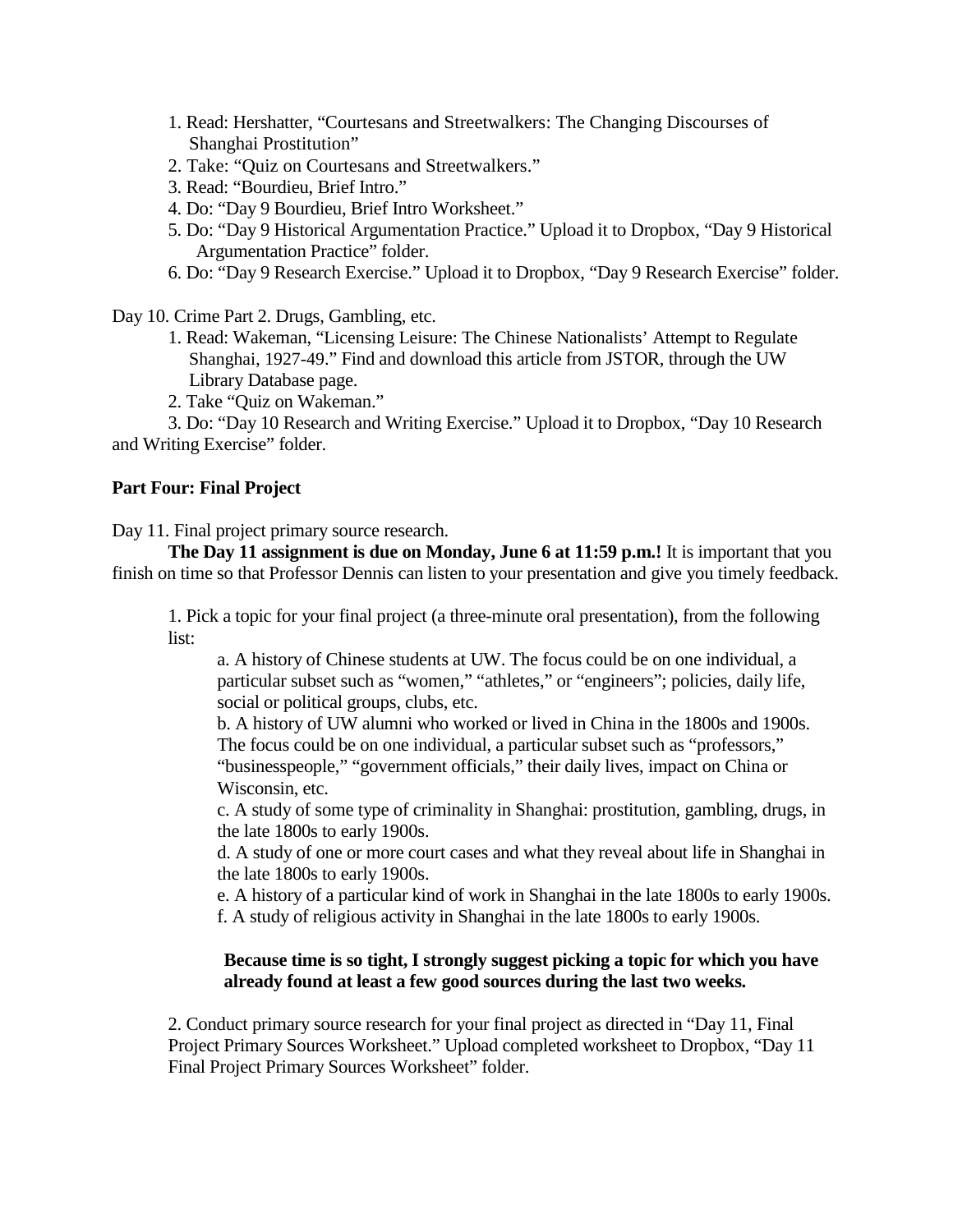4. If you do not know how to make an audio recording and save it as an mp3 file, or make a video with a phone, webcam, etc., learn how. You can get software such as Audacity for sound recording and editing, and Kaltura CaptureSpace Desktop Recorder for free through the UW. You can do it with most smart phones too.

5. Write out the text for a two-minute oral presentation on your research, including topic, historical research questions you will pursue, primary sources you found already, and what categories of secondary sources you will look for next and where you will look. When Professor Dennis gives an academic lecture, he assumes that a 300-word text (about one page, double spaced) will take about two minutes to present, but your pace might vary. Practice your talk repeatedly and time it so you will not go over. Upload your written text to Dropbox, "Day 11 Oral Presentation Written Text" folder.

5. Save an audio or video file to Dropbox "Day 11 Oral Presentation" folder. Professor Dennis will listen to/watch the presentations beginning on the morning of June 7 and give feedback as quickly as possible.

- Day 12. Final project: Conduct secondary source research for your final project as directed in "Day 12, Final Project Secondary Sources Worksheet." Upload completed worksheet to Dropbox "Day 12, Final Project Secondary Sources Worksheet" folder.
- Day 13. Final project: Write an annotated bibliography with correct citation format. For citation format, please use the "Basic Citation Sheet" found in the "Writing Resources" folder on Learn@UW. If you are using Chinese or other foreign-language sources, please use the "Asia Center House Style" sheet, which is also in the "Writing Resources" folder. These are based on the *Chicago Manual of Style*, which is standard for historical essays. The *Chicago Manual* can be found online through the UW Library.

At this point you should have found and read everything you need for your paper and should be figuring out what to do with it all. Creating and annotating a bibliography of all your sources will force you to more carefully consider what is significant about each source, how you can use it in your paper, and how the primary and secondary sources relate to each other. I expect that your annotated bibliography will be 3 or 4 pages pages, double-spaced. But of course, the more detailed your outline, the closer you are to an actual text of your final presentation.

Before you start writing, read "Day 13 Sample Annotated Bibliography." This was one of the best ones last year, and it can show you what one should look like (of course, every example has flaws, so makes yours even better!).

Upload your completed annotated bibliography to Dropbox Day 13, Annotated Bibliography folder.

Day 14. Final project: Sentence Outline for your Presentation. A sentence outline will force you to think about how everything you have goes together to

make a coherent argument related to one or more historical questions. **Use complete**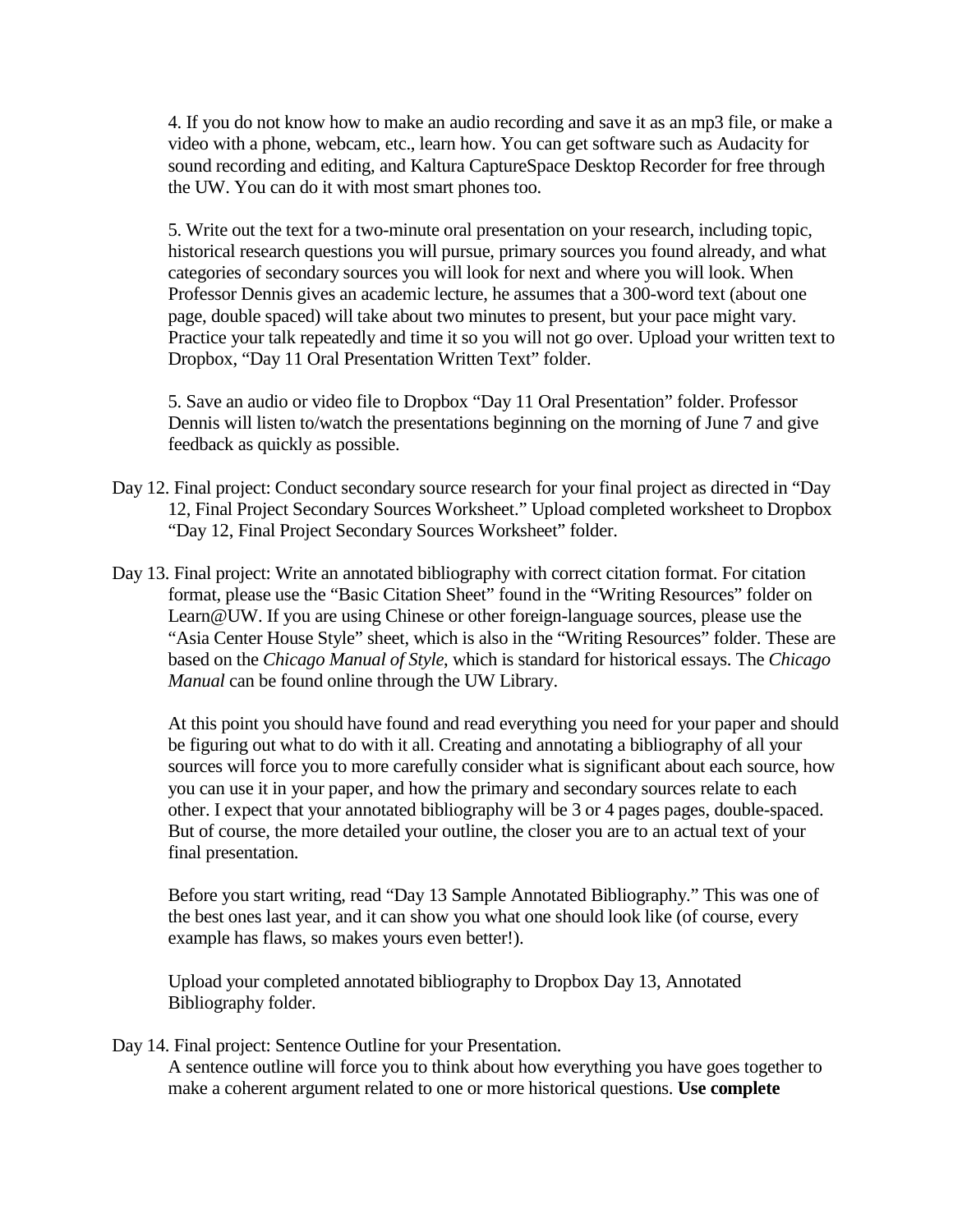**sentences for each entry.** The entries will consist of general headings with subsidiary points, put into a logical order that helps build the argument as the paper progresses. Each paragraph will have a topic sentence. Below each topic sentence you should list the evidence that supports the point. I expect your outline will be about three pages.

1. Before you begin writing, read "Day 14 Sentence Outline Sample." This was done by the same student as the Day 13 annotated bibliography sample. You can see how his argument progressed. Please note that both samples were done during the regular semester and were leading up to a final ten-page paper, so they are longer than what you need to do in this class.

2. Write the Sentence Outline.

3. Upload your completed outline to "Dropbox Day 14, Sentence Outline" folder.

# Day 15. Final project Completion:

1. Write the text for your three-minute oral presentation.

2. Make your audio or video presentation and save it as an mp3 or video file.

3. Upload your final audio or video oral presentation to Dropbox, "Day 15 Final Oral Presentation" folder. Upload your written text to Dropbox, "Day 15 Final Oral Presentation Written Text" folder.

# **All assignments must be completed and uploaded to Dropbox by 11:59 p.m on June 10, 2016.**

*There is no final exam in this course.* **Grades**: **Readings Quizzes 28% (2% each)**

(You are limited to 30 minutes per attempt. You can take each quiz a second time if you get at least 50% on the first try, and a third time if you get at least 70% on the second try. The "Five Treaty Ports" you can take unlimited times. You get the highest score).

# **Assignments: 42% total**

(% of the 42%) 1% Day 1 Student background sheet 5% Day 1 Response to Said, Orientalism 5% Worksheet on "The Chinese Church and the New Industrial System" 7.5% Day 4 Assignment, Newspapers 15% Day 5 Assignment. Education Part 1: 1/6 1) filled-in worksheet, 1/6 2) data table